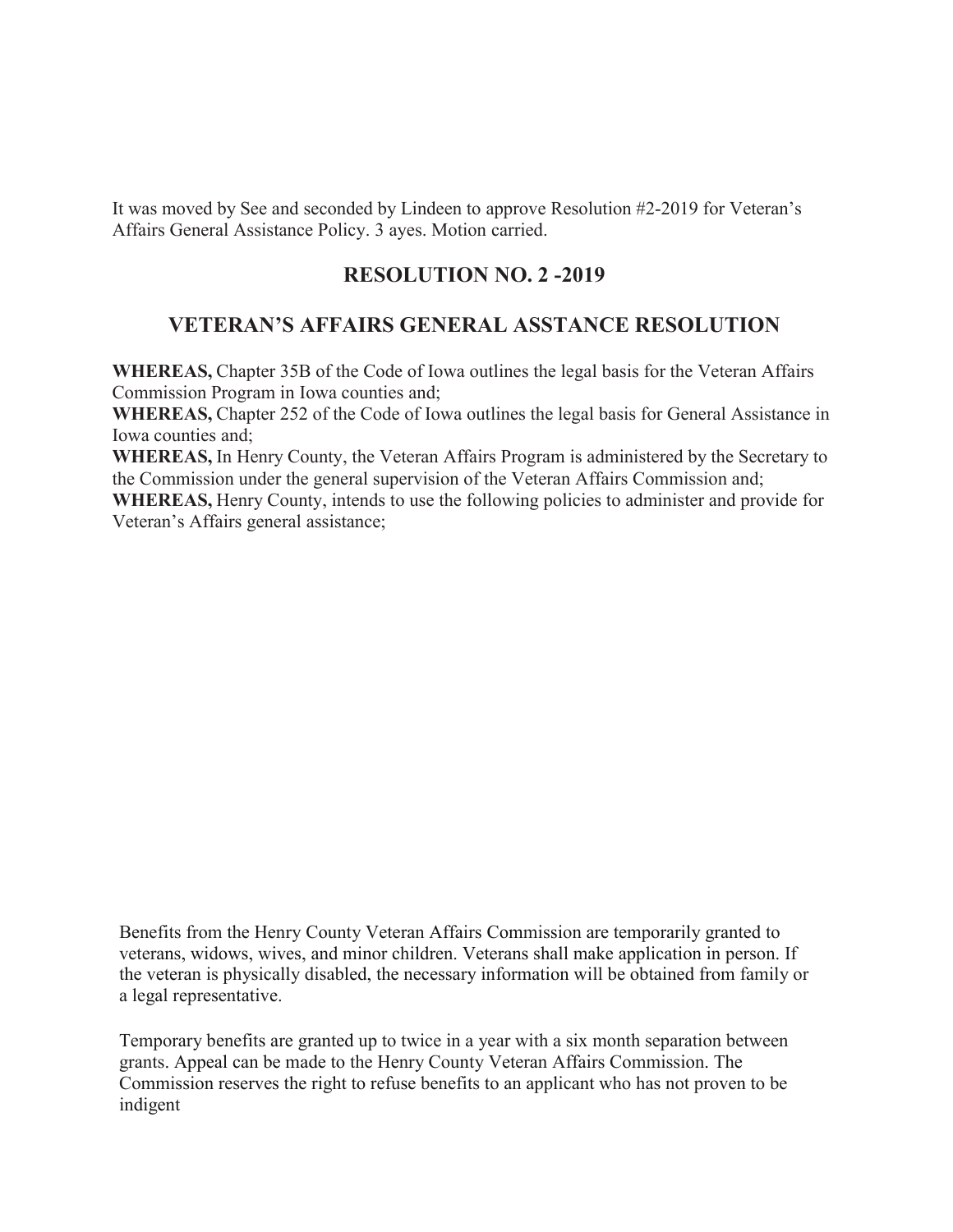# **ELIGIBILITY**

Those persons eligible for assistance in Henry County shall include the following:

- I. Applicants who:
	- a. lawfully reside within the boarders of Henry County, meaning a domicile has been established with the intent to remain, which may be demonstrated by a drivers license, apartment rental, enrollment of children in school, registration to vote, or other indicators of good faith residence; and
	- b. have an "Honorable Discharge" from the United States Armed Forces; and
	- c. served on "active duty" for at least 90 continuous days for other than training during the following dates:
		- WWI April 6, 1917 thru November 11, 1918
		- Occupation of Germany November 12, 1918 thru July 11, 1923
		- American Expeditionary Forces in Siberia November 12, 1918 thru April 30, 1920 Second Haitian Suppression of Insurrections 1919-1920
		- Second Nicaragua Campaign with Marines  $&$  Navy in Nicaragua or on a Combat Ship 1926- 1933
		- **Tangtze Service with Navy & Marines in Shanghai or in the Yangtze** Valley 1926-1927 & 1930- 1932
		- China Service with Navy & Marines 1937-1939
		- WWII December 7,1941 thru December 31,1946
		- Korean War June 25, 1950 thru January 31,1955
		- Vietnam War February 28,1961 thru May 7, 1975
		- Lebanon or Grenada August 24,1982 thru July 31, 1984
		- Panama Service December 20, 1989 thru January 31, 1990
		- Gulf War August 2, 1990 thru a date to be set by law or Presidential Proclamation
	- d. Veteran includes the following persons:
		- i. Former members of the reserve forces of the United States who *served* at least twenty years in the *reserves* forces after January 28, 1973, and who were discharged under honorable conditions. However a member of the *reserve* forces of the United States who completed a minimum aggregate of ninety days of active federal service, other than training, and was discharged under honorable conditions, or was retired under Title X of the United States Code shall be included as a veteran.
		- ii. Former members of the Iowa National Guard who served at least twenty years in the Iowa National Guard after January 28, 1973, and who where discharged under honorable conditions. *However,* a member of the Iowa national guard who was activated for federal duty, other than training, for a minimum aggregate of ninety days, and was discharged under honorable conditions or was retired under Title X of the United States Code shall be included as a veteran.
		- iii. Former members of the active oceangoing merchant marines who served during World War II at any time between December 7,1941 and December 31,1946, both dates inclusive, who were discharged under honorable conditions ..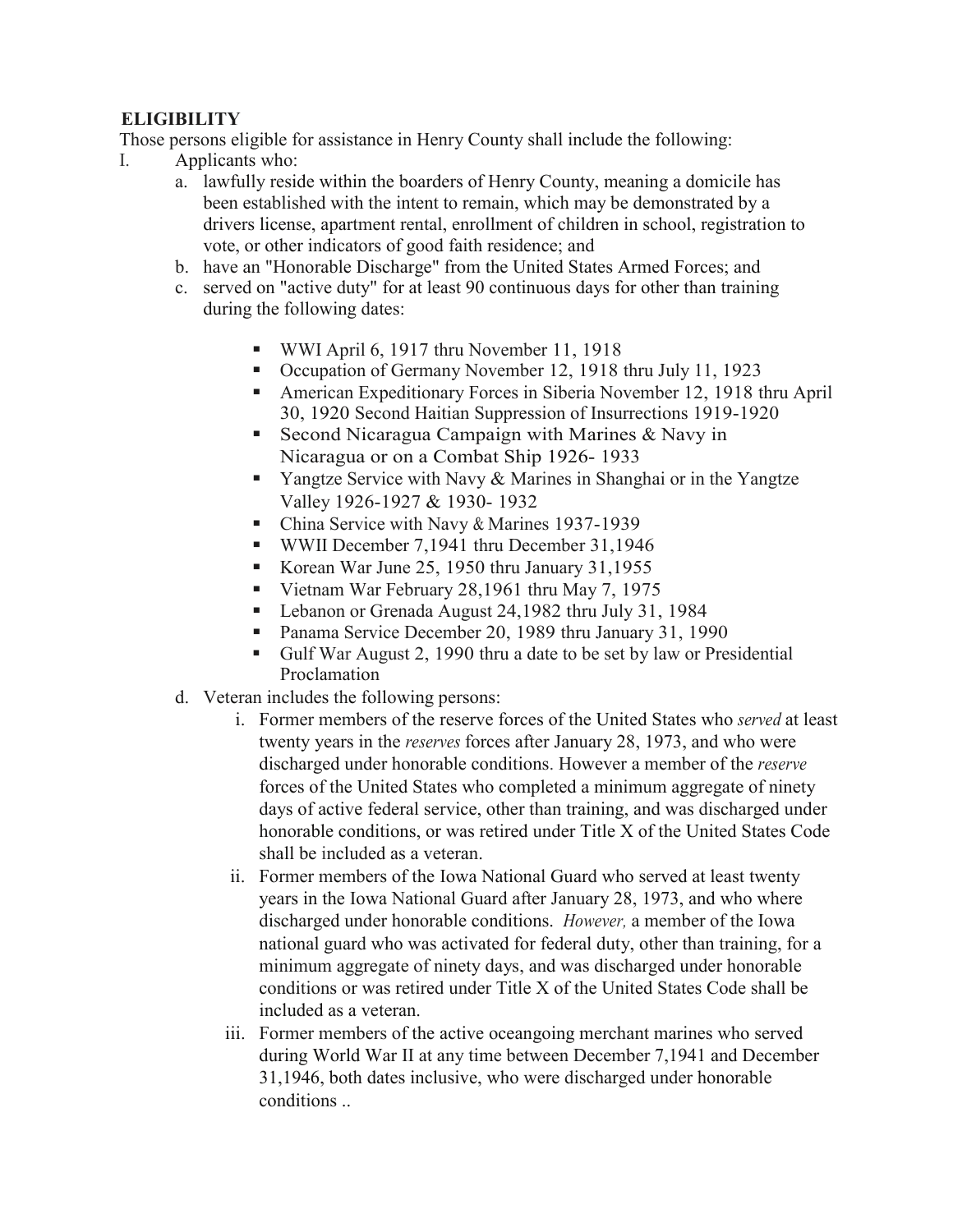- iv. Former members of the women's air force service pilots and other persons who have been conferred veterans status based on their civilian duties during World War II in accordance with federal pub. L. No. 95-202, 38USC. } 106. Henry County Commission of Veteran Affairs also considers ALL peacetime veterans eligible for assistance with Henry County Veteran Affairs Commission and their spouses and surviving spouses and dependent and minor children.
	- 1. are 18 years old; and
	- 2. are the spouse, widow or dependent of a Veteran who meets the above criteria; and
	- 3. have completed and signed an application for assistance from Henry County Veteran Affairs; and
	- 4. have monthly income and liquid assets combined of less than 125% of the federal poverty guidelines; and
	- 5. have non-exempt resources of less than \$200.00; and
	- 6. have made application for and complied with all requirements of all other assistance programs for which the applicant may be eligible and maybe awaiting approval and receipt; and
	- 7. seek full-time employment and register with Workforce Development and those employment agencies which are determined by the Director to be appropriate, comply with the requirements of those agencies, and accept work and training as offered; and
	- 8. if physically or mentally unable to work, applicant must provide a doctor's written verification of diagnosis and length of illness and state the applicant is unable to work full-time.

## **FINANCIAL ELIGIBILITY**

- 1. Determining income eligibility:
	- a. the total income of the household living unit for thirty (30) days prior to the date of application will be considered; and
	- b. all income received by the applicant's household shall be considered, including but not limited to net wages, child support, retirement benefits, disability benefits, investment income, rental income, income from trust funds, gifts, loans, and any assistance received from public or private entities, including food stamps; and
	- c. proof of income shall be required for determining eligibility for general assistance, failure to provide proof of income shall result in denial of benefits or a pended application.
- 2. Determining countable resources:
	- a. resources shall include liquid assets including but not limited to checking or savings accounts, cash on hand) stocks, bonds or other investments, the total value of such assets shall be considered an available resource; and
	- b. all real property shall be considered a resource at net value (value of property less remaining payments/mortgage), except exempted property identified in this resolution; and
	- c. excluded as countable resources are household goods, personal effects, a homestead, equity a family home or farm, an equity not to exceed \$2,500 in one motor vehicle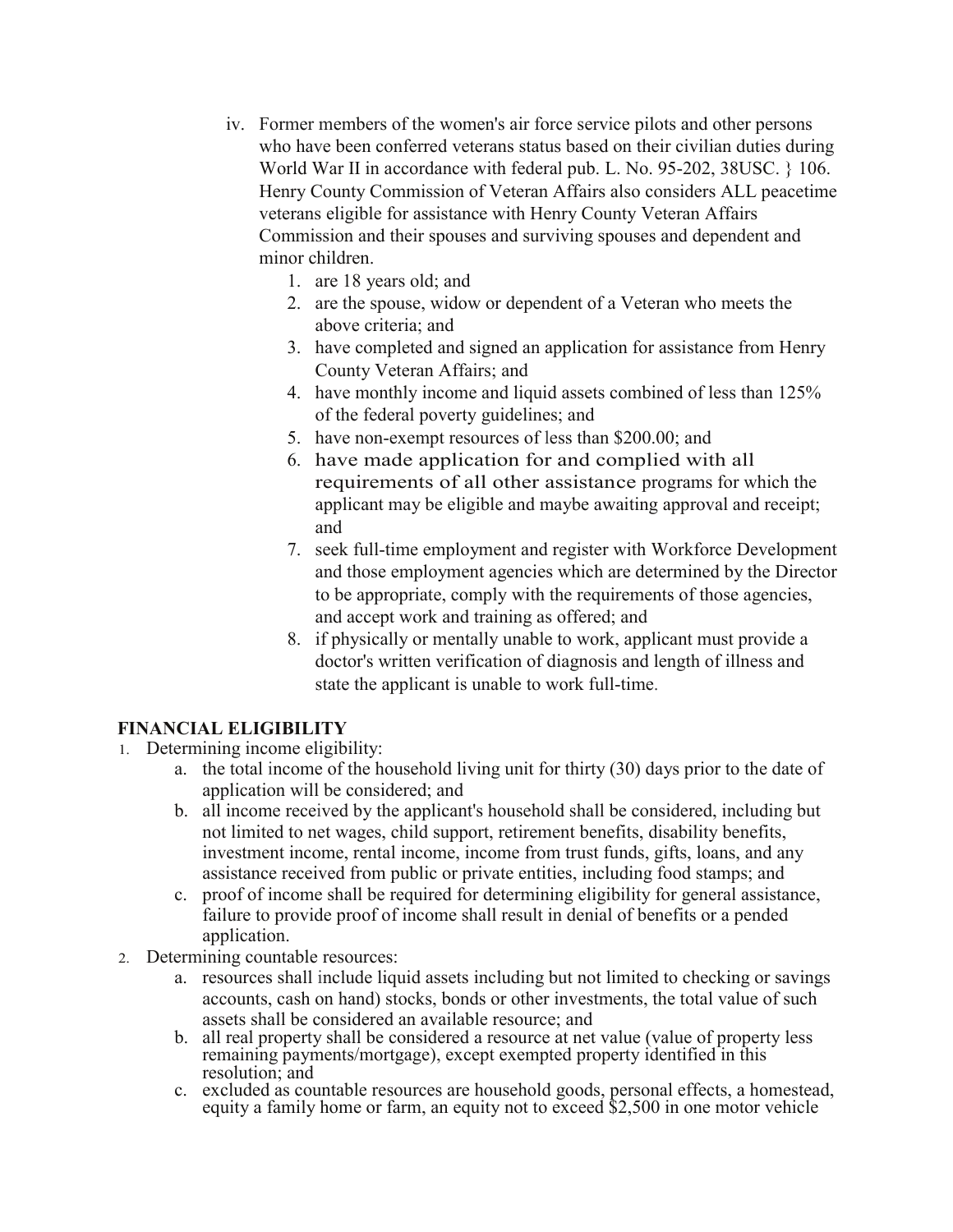(equity is . defined as the Blue Book price less remaining loan balance), life insurance with no cash surrender value, equity not to exceed \$2,500 in one funeral contract or burial trust for each member of the household living unit, tools of an actively pursued trade; and

- d. when the value of one or more exempted resources exceeds the specified amount, the excess must be counted as available resources; and
- e. all resources, other than excluded above, shall be considered as available to meet basic needs and must be used for such; and
- f. if resources are available to meet the request at the general assistance standard) no eligibility exists; and
- g. if resources are available to partially meet the need, they must be utilized prior to eligibility for assistance.

#### **GENERAL ASSIATANCE REQUIREMENTS**

- 1. Application for Assistance:
	- a. all applicants for general assistance must complete a Veteran Affairs General Assistance application in its entirety; and
	- b. discharge document or separation paper which reflects discharge under Honorable Conditions; and
	- c. social security card; and
	- d. certificate of marriage (if applicable) or verification of common law marriage; and
	- e. birth certificates of children under 18 years of age (if applicable); and
	- f. the applicant must also have an interview with the Director or their designee prior to approval for assistance; and
	- g. eligibility will be determined within 30 days of receipt of complete application and interview, so long as all required documentation has been provided; and
	- h. applicants will receive a written notice of eligibility determination
- 2. Employment:
	- a. applicants for or recipients of general assistance who are under 65 years of age and not disabled will be required to register with the Workforce Development Center; and
	- b. applicants who are 65 years of age or older or who are physically or mentally disabled will not be required to register for employment; and
	- c. any applicant for general assistance who must seek employment shall be required to provide reasonable proof he or she is actively seeking employment or has registered with the Workforce Development Center; and
	- d. a refusal or failure to actively seek employment, or refusal or failure to accept a reasonable employment offer may disqualify the applicant from receiving benefits under this resolution; and
	- e. an applicant who has been laid off from work temporarily shall provide a written statement from the employer stating they will be called back to work; and
	- f. an exception to this resolution is if a person is has written excuse from a medical doctor, physician assistant or accredited registered nurse practitioner stating the individual is unable to work full-time; and
	- g. all members of the household living unit 18 years of age or older are required to comply with this section,

#### **BENEFITS**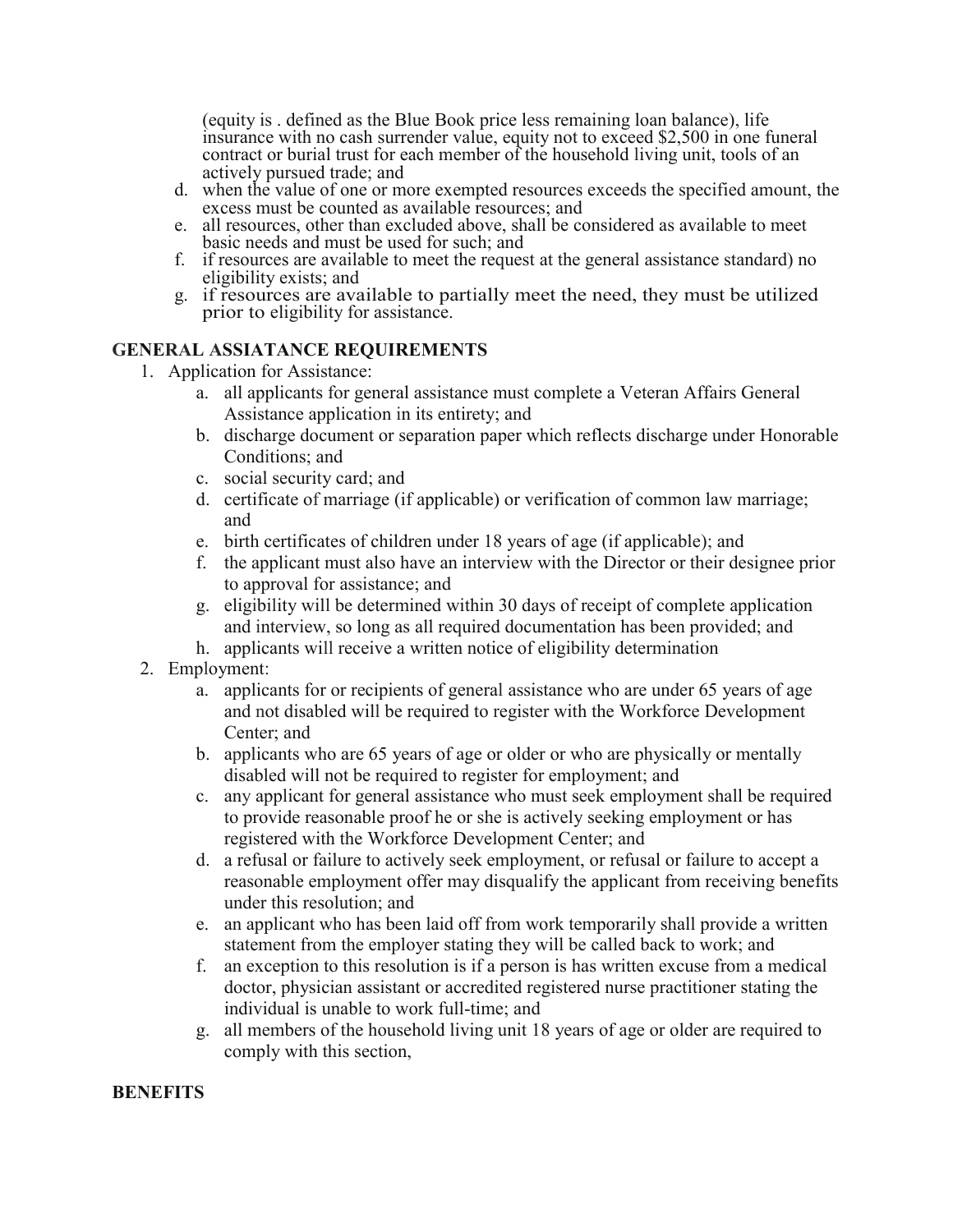- 1. Scope of Assistance:
	- a. the forms of assistance hereinafter described shall be available only for current bills or expenses; and
	- b. assistance is not available for bills or expenses accrued prior to application for general assistance; and
	- c. assistance shall not be granted more than twice a year six months apart; and
	- d. general assistance shall not be extended to any applicant or household member where financial assistance has already been provided within 365 days.

#### 2. Rent:

- a. payment for actual rent, up to a maximum of \$500.00 per month twice a year six months apart; and
- b. no payment will be made for deposits; and
- c. a copy of the lease agreement with the veteran or member of the household members name on the lease shall be required; or
- d. a written statement from the landlord stating the applicant rents from them, the amount of current rent and signature of the landlord with their mailing address; and
- e. no rental payments will be made to relatives of the applicant or member of the household; and
- f. there shall be a 60 day limitation from the date of approval for rental assistance under this resolution, assistance shall be issued no more than twice a year six months apart.

### 3. Utilities

- a. payment of an actual current utility bill (less sales tax) for lights, heat, water and cooking, not to exceed \$200.00 twice a year six months apart; and
- b. no payment will be made for deposits or re-connections; and
- c. a copy of the current utility bill in the name of the applicant or member of the household shall be required; and
- d. there shall be a 60 day limitation from the date of approval for utility assistance under this resolution, assistance shall be issued no more than twice a year six months apart.
- 4. Burial costs may be paid to a funeral home when:
	- a. payment will only be made for an indigent person who is a legal resident of Henry County; and
	- b. the deceased person would have been eligible to receive assistance under the provisions of this resolution in the month of death; or
	- c. income of the available spouse must be within general assistance income standards unless exception is granted; or
	- d. application for burial assistance must be made within thirty (30) days of the indigent person's death; and
	- e. all of the deceased assets must be applied toward burial expenses, if there is no surviving spouse, including cash on hand and funds in checking and savings accounts, or savings certificates; and
	- f. f. death benefits may be available from employment, railroad retirement, pension plans, VA benefits) life insurance policy, prepaid burial agreements or social security. The family of the deceased must apply for these benefits and apply them to the burial; and
	- g. No more than what has been established by the Henry County GA policy will be paid by Henry County per burial and the county shall not provide for partial burial costs if